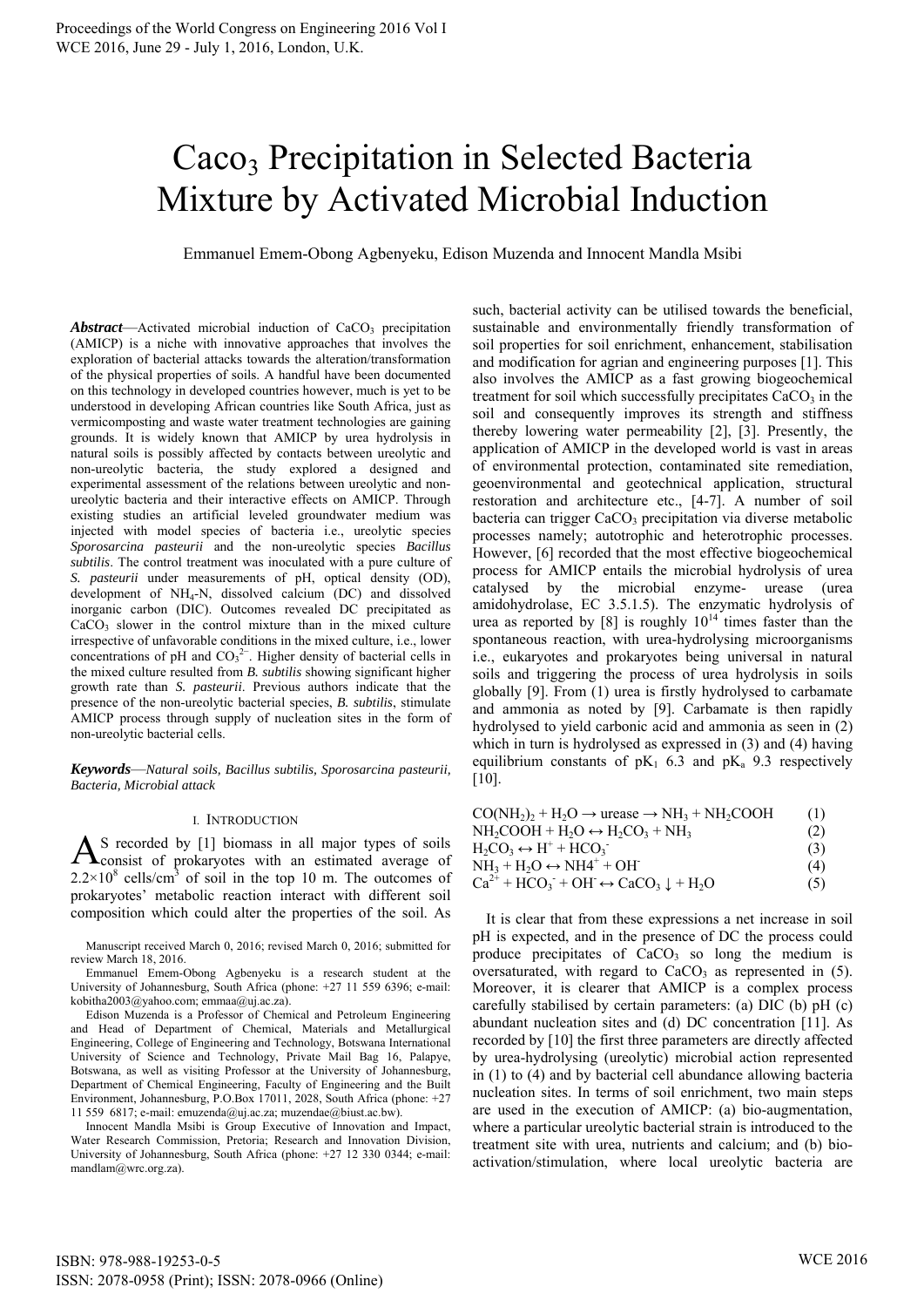provided with a substrate designed to activate/stimulate CaCO3 precipitation [10]. On one hand, onsite bioaugmentation process does not have a 100% success rate since it is based on the introduction to the soil of large quantities of monoclonal bacterial mixtures with indeterminate survival and reproduction chances as these bacteria are often vulnerable to predation by eukaryotes and unable to succeed with native microorganisms. On the other hand, bioactivation/stimulation, enhances the growth of a particular union of native soil microfauna through the influence of specific growth conditions [12]. Although, [13] explains that a downside to this approach is that the first soil concentration of ureolytic bacteria could hinder the rate of ureolytic AMICP in the site to be treated. Furthermore, [10] stated that another factor influencing bio-activation is the cellular regulation over express urease which includes three regulation processes namely; (a) constitutive, whereby urease is constantly expressed by the organism; (b) inducible, whereby urease is expressed in response to the presence of urea over a particular threshold concentration; and (c) repressible, whereby urease expression is inhibited in response to the presence of nitrogenrich compounds, including high concentrations of urea [9]. Out of these regulators, the constitutive regulation is considered the most promising for a successful AMICP process even though, the commonest regulation type is the repressible expression as recorded by [9]. The interactions within the microbial community affect the geochemistry and the microbial ecology of their environment, and the presence of non-ureolytic bacteria in the soil has been revealed to affect the parameters controlling  $CaCO<sub>3</sub>$  precipitation in different ways: heterotrophic bacterial metabolism, for instance, has been shown to induce  $CaCO<sub>3</sub>$  dissolution under aerobic conditions due to the mineralisation of organic carbon and the consumption of ammonium [14]. Conversely, as reported in [10] the electronegativity of the bacterial cell surface supports complexation of dissolved metals with the complexes possibly acting as nucleation sites for mineral precipitation and as such, hasten  $CaCO<sub>3</sub>$  precipitation. To date, most of the research on AMICP as recorded by [10] has revolved around ureolytic bacteria focusing on the catalysis of urea hydrolysis, the efficiency of calcite production and the transformation of soil physical properties by model bacteria. However, few studies of ureolytic AMICP have been done using mixed bacterial cultures in the lab [13] and others have been done onsite by activation/stimulation of native ureolytic bacteria [5] with little or no attention been paid to the effect on the system of the non-ureolytic bacteria present in the experimental setting. However in this exploration, possible conflicting effects of ureolytic and non-ureolytic bacteria on  $CaCO<sub>3</sub>$  precipitation is unveiled from a simple, two-species batch activity. An AMICP process comprising of two model bacteria, the ureolytic species *Sporosarcina pasteurii* and the non-ureolytic species *Bacillus subtilis*, was used to understand the chemical and biological progression of the  $CaCO<sub>3</sub>$  precipitation process in soil. The two-species model system were explored so as unravel some of the possible relationships between bacteria of two different unions and their eventual impact on AMICP.

## II. CONCEPTUAL AND EXPERIMENTAL APPROACH

## *A. Bacteria and Conditions of Growth*

For the *Ureolytic bacterium*: a pure culture of *Sporosarcina pasteurii* (DSMZ 33) was grown under agitation of 100 rpm at  $30^{\circ}$ C in Nutrient Broth (NB) supplemented with 2% w/v urea (333 mM) until the exponential phase of growth was reached [10]. Subsequently, the bacteria were harvested by centrifuging 16,100 g at 6 min, resuspended in a sterile  $CaCO<sub>3</sub>$ precipitation medium. The process was done twice to prepare the inoculum of *S. pasteurii*. The final concentration of *S. pasteurii* for all treatments described was roughly  $10^7$  m/L bacteria. In the case of the *Non-ureolytic bacterium:* the inoculum of the model gram-positive bacterium, *Bacillus subtilis* (DSMZ 6397), was prepared as earlier done [10]. The final concentration of *B. subtilis* in each of the mixed treatments was  $10^7$  m/L bacteria. *B. subtilis* is often used as a biotic control for AMICP activities, as it does not trigger CaCO<sub>3</sub> precipitation and does not upset the concentrations of DC as observed by [10].

## *B. CaCO3 Precipitation Media*

The  $CaCO<sub>3</sub>$  precipitation media reported by [10] were based on an artificial groundwater solution (AGW) representing coastal aquifer with the following compositions:  $MgCl<sub>2</sub>$  (1) mM), MgSO<sub>4</sub> (1 mM), NaHCO<sub>3</sub> (2.56 mM), NaCl (14.35 mM), CaCl<sub>2</sub> (2.43 mM) and KCl (0.32 mM) with total ionic strength (31.5 mM). The two distinct precipitation media prepared include: (a) full-strength medium, NBU, in which AGW was supplemented with 7 mM urea and 13 g/L NB providing *B. subtilis* with all necessary nutrients but limiting growth of *S. pasteurii* due to low concentration of urea; and (b) one-third strength medium- 1/3 NBU which contained AGW supplemented with 7 mM urea and 4.34 g/L NB which restricted the growth of *B. subtilis* due to lower nutrient availability. To avoid untimely  $CaCO<sub>3</sub>$  precipitation the pH of the AGW was adjusted to 6.5 using 1N HCl prior to the introduction of urea and NB. Subsequent to NB inclusion to the medium, the pH increased to roughly 7.4 due to the chemical properties of the NB. The Media were filtersterilised using through 0.2 μm sterile filters [10].

## *C. CaCO3 Precipitation Treatments*

Assessing the effect of non-ureolytic bacteria on AMICP involved the injection of NBU and 1/3 NBU media with both bacterial species having the treatments denoted as NBps and 1/3 NBps, respectively. The control treatment consisted of NBU injected with *S. pasteurii* alone and denoted as NBp treatment. Each treatment was prepared in duplicate; the initial volume of each replicate was 200 mL and were injected without shaking in corked 250 mL flasks at ambient temperatures for a period of up to 10 days. Over the testing activity, aliquots from each treatment were analysed at scheduled times.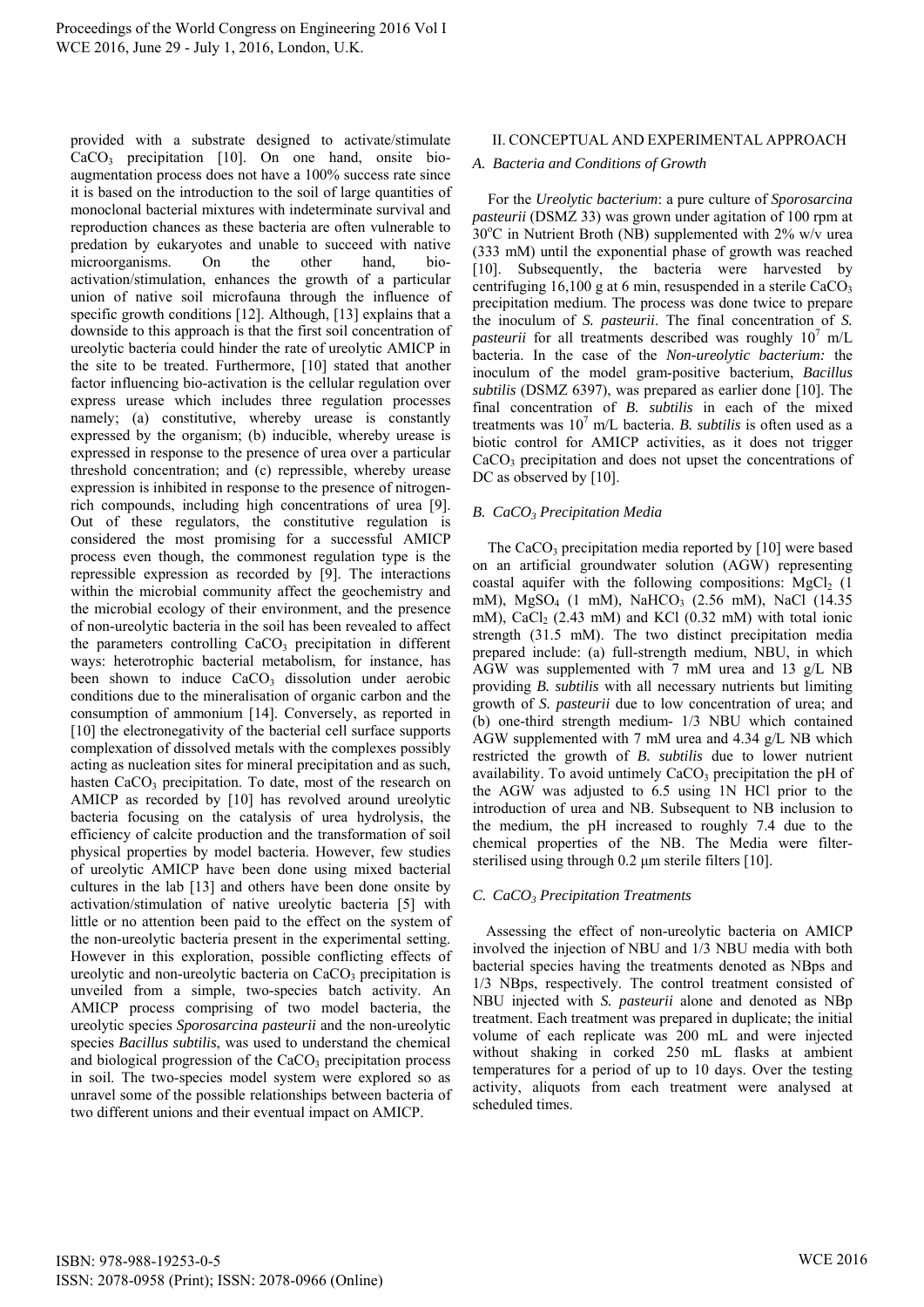## *D. Chemical Analysis*

The samples studied were filtered via 0.22 μm filters upon harvesting. Concentrations of DC and ammonium concentrations measured by ion exchange chromatography (Dionex 500; eluent: 20 mM methanesulfonic acid, flow rate: 1.0 mL/min; column type: cation separation – IonPac - CS12A, 4×250 mm) [10]. The standard measurement error was 0.002 and 0.006 mM for  $Ca^{2+}$  and  $NH_4^+$ , respectively. The pH was measured upon sampling with a pH probe having an error measurement of 0.01. For DIC measurements, filtered samples were put in glass vials holding  $H_3PO_4$  which was already rinsed using helium for 10 min to avoid equilibration with atmospheric  $CO<sub>2</sub>$ . The DIC content was then obtained from an IRMS (isotope ratio mass spectrometer) Delta Plus XP (Thermo Scientific, NY, USA), utilizing Gas Bench II [10]. Ten solutions of NaHCO<sub>3</sub> (concentrations ranging from 3.91 to 7.15 mM) were used for calibration with 0.01 mM standard error measurements.

## *E. Biological Analysis*

As recorded by [10] growth in bacterial was determined in reference to OD via absorbance measurement at a wavelength of 600 nm. Colony-forming units (CFU) of the two species counted on two distinct growth media namely; NB agar and NB agar supplemented with 20 g/L urea (333 mM). Considering that *S. pasteurii* cannot grow on NB agar outside urea site or high concentrations of ammonium salts, CFU counts on NB agar plates indicated the concentration of *B. subtilis*, whereas CFU counts on NB-urea agar plates represented the total concentration of bacteria in the mixed cultures (treatment NBps and 1/3 NBps). Therefore, the comparison of the CFU values between the two plate types distinguished the bacterial species in the mixed culture. Subsequent to the injection of the media, CFUs were counted at designated times of  $17<sup>th</sup>$  and  $40<sup>th</sup>$  h of the activity.

## *F. Measurements of Zeta Potential Value*

Measurement of the zeta potential value involved growing and harvesting of monoclonal cultures of *S. pasteurii* and *B. subtilis* described earlier. Subsequently, each bacterial culture was resuspended in an AGW-based medium augmented with 7 mM of urea. The pH was then adjusted to one of three different values: 7.40, 7.90 and 8.40, with 3N NaOH [10] while each treatment was prepared in triplicate. The zeta potential value was measured using the 90Plus particle size analyser by Brookhaven Instruments (Holtsville, NY) as per [10] with every measurement redone five times under  $0.52$ mV standard error of measurement.

## III. DISCUSSION OF FINDINGS

The average of treatment duplicates were plotted for the measured  $Ca^{2+}$ , NH<sub>4</sub><sup>+</sup>, pH and OD. The standard deviations were characteristically small. Figure 1a-f therefore shows the smooth curves of the activity series.

# *A. Dissolved Ca2+ (DC)*

Reduction in concentration of DC was recorded in the activity plausibly due to CaCO<sub>3</sub> precipitation. The mixed culture with NBps treatment as recorded by [10] experienced the quickest exhaustion of DC having roughly 2.40 mM of  $Ca^{2+}$  depleted over the first 80 h of the activity as shown in Figure 1a. Correspondingly, a close  $100\%$  precipitation of CaCO<sub>3</sub> is shown in Figure 2b. Slower calcium exhaustion was completed after 123 h in the case of the control NBp treatment. The  $Ca^{2+}$  exhaustion rate for the 1/3 NBps mixed culture treatment was closely related to the NBp control treatment having close to  $100\%$  precipitation of  $CaCO<sub>3</sub>$  in about the same time.



# *B. Concentration of NH4 +*

The increase in ammonium concentration as shown in Figure 1c is plausibly ascribed mainly to urea hydrolysis in conformance to a stoichiometry of 2:1 recorded by [10] which further points to the representations in (1) and (2) but also partially due to mineralisation of NB. The final ammonium concentrations for control NBp and mixed culture NBps treatments were identical having 18.43 mM while the 1/3 NBps treatment had final ammonium concentration noticeably lower at 14.64 mM as reported by [10].

## *C. pH*

Figure 1d shows the changes in pH with respect to time. Initial pH values of the series of treatments were approximately 7.4 as obtained by [10] which may be accounted for by the pH of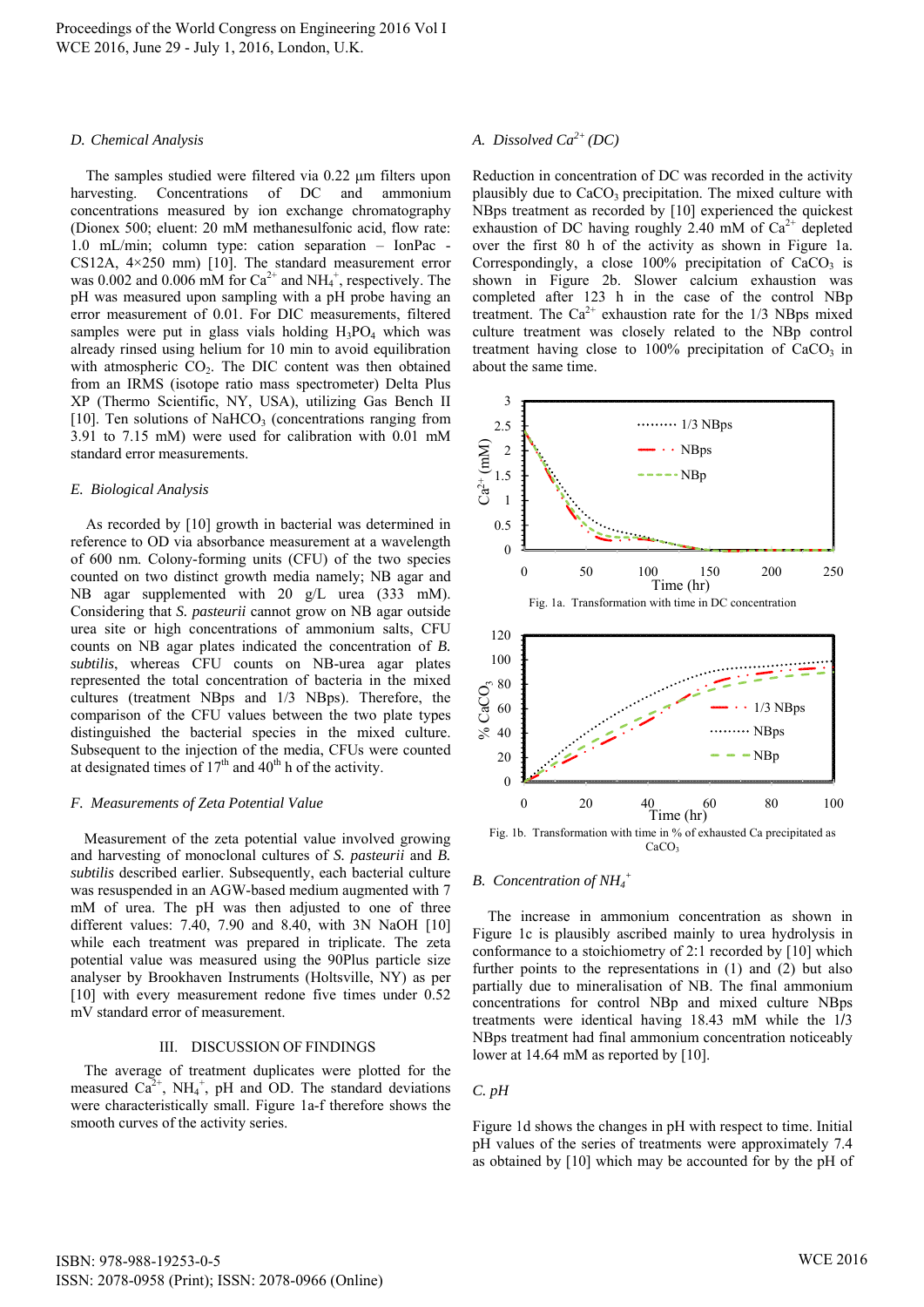Proceedings of the World Congress on Engineering 2016 Vol I WCE 2016, June 29 - July 1, 2016, London, U.K.

the NB introduced subsequent to the 6.5 pH adjustment. In the case of the control NBp treatment, pH values increased rapidly within the first 100 h of the activity closely at pH 1 to a level of roughly pH 8.40 [10]. Nevertheless, for the mixed culture NBps treatment, a different trend was observed. Here, the pH values increased over the first 10 h of the activity to a value of 7.74. Conversely, a decline to a minimum value of 7.39 followed after 28 h. Furthermore, the pH values increased again until the  $125<sup>th</sup>$  h and then fluctuated around a value of 8.40. Whereas, in the 1/3 NBps mixed culture treatment, pH values increased during the first 18 h of the activity to a value of 8.06 and a slight decrease to a value of 7.98 at the  $28<sup>th</sup>$  h after which there was an increase until the  $123<sup>rd</sup>$  h and a final value was reached fluctuating around 8.50 for the series of treatments.



## *D. Concentration of DIC*

Over the first 80 h of the activity the total concentrations of DIC were higher by an average of 2.6 mM for the mixed culture NBps treatment against the control NBp treatment. As shown in Figure 1e, the 1/3 NBps treatment had DIC concentrations similar to the NBp treatment.

## *E. Culture Growth Patterns*

Diverse bacterial growth patterns were observed for the different treatments as shown in Figure 1f after [10]. In the mixed culture NBps treatment the exponential growth phase was initiated around the  $17<sup>th</sup>$  h of the activity whereas for the control NBp treatment, the exponential growth phase began around after the  $40<sup>th</sup>$  h of the activity. The increase in OD for treatment 1/3 NBps is divided into two phases: the first began around the  $17<sup>th</sup>$  h of the activity as was the OD increase in the full-strength NBps treatment while the second phase began around the  $40<sup>th</sup>$  h as was the OD increase in the control NBp treatment.



With regards to the CFUs, the count of *B. subtilis* in the mixed culture NBps and 1/3 NBps treatments increased by two orders of magnitude within the first 17 h of the activity. In the NBp treatment injected with *S. pasteurii* alone, the CFU count increased by one order of magnitude. At the  $40<sup>th</sup>$  h of the activity, CFU counts of *B. subtilis* in the 1/3 NBps treatment had not changed substantially whereas those in the NBps treatment increased by another order of magnitude and as such, confirmed the OD measurement outcomes.

### *F. Zeta Potential*

The zeta potential values of both bacterial species decreased with an increase in pH. *S. pasteurii* zeta potentials ranged from −19.51 mV at pH 7.40 to −23.10mV at pH 8.40. *B. subtilis* zeta potential values ranged from −22.28mV at pH 7.40 to −24.18mV at pH 8.40.

### IV. CONCLUSIONS

Outcomes of the mixed culture exploration provided insight into the complexity of the relationships between the different bacteria over the ureolytic AMICP. It showed that, via the activity, the non-ureolytic bacterial species displayed a substantially higher growth rate, which caused higher bacterial density. The comparatively higher growth triggered a decrease in pH of the precipitation medium which led to a lower carbonate ion concentration regardless of the higher total DIC concentrations. However, the presence of non-ureolytic bacteria enhanced higher rate of CaCO<sub>3</sub> precipitation. For this